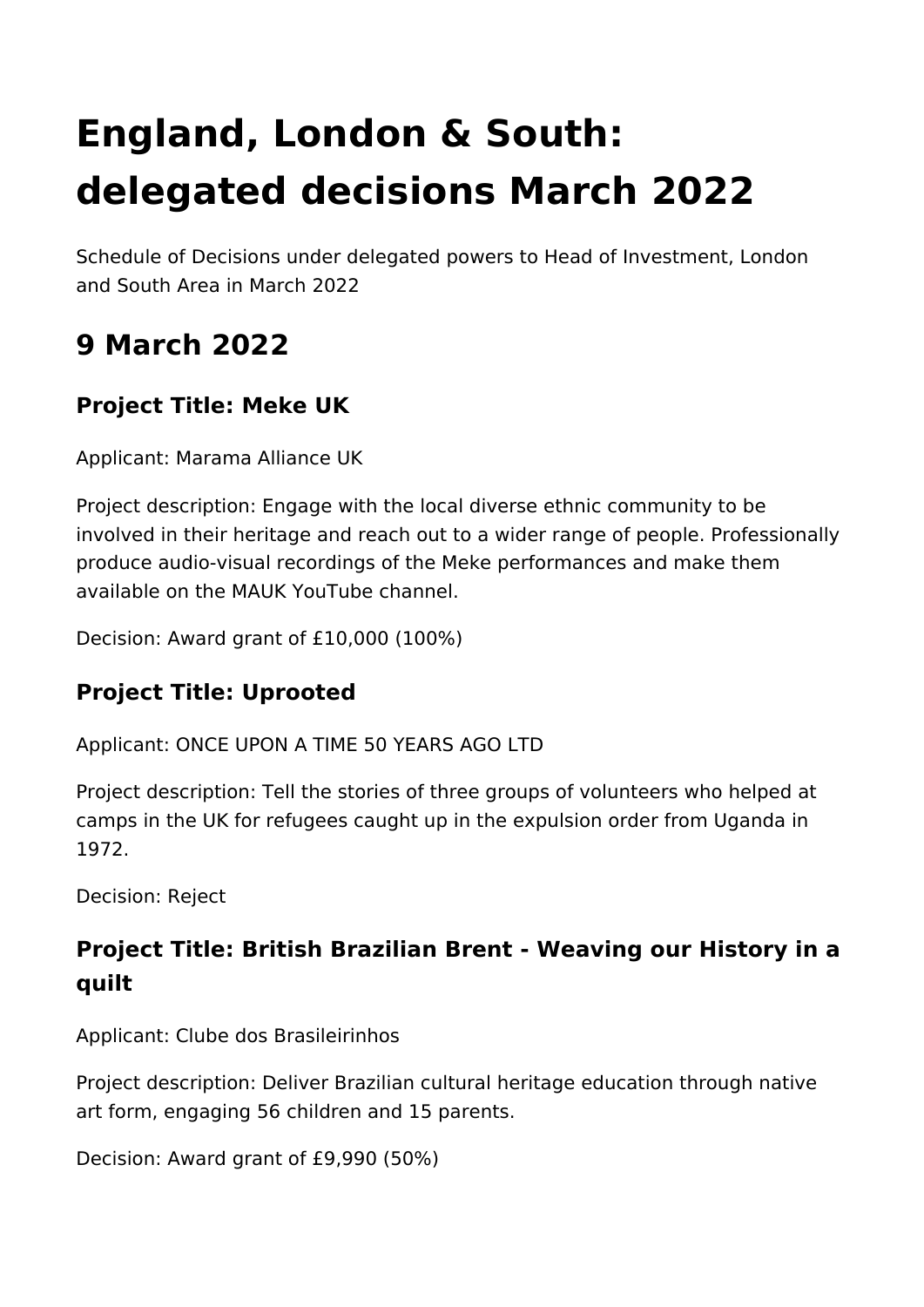#### **Project Title: Sunah's South Asian Cooking Lessons**

Applicant: Sunah's Crisis Team CIC

Project description: Connect people with their Desi cooking heritage (British South Asian food culture) in homes.

Decision: Reject

#### **Project Title: A Legacy for Lullingstone**

Applicant: Lullingstone Estates Limited

Project description: To set out a sustainable and resilient plan for the future of the natural and built heritage at Lullingstone which includes ten listed buildings and the World Garden.

Decision: Award grant of £10,000 (100%)

## **Project Title: Snakes & Ladders, Stories of Survival in Times of Turmoil**

Applicant: Unique Community Charity

Project description: Based on stories gathered from across the London Borough, Brent Youth Theatre will produce an original musical, a short animation and a comic book.

Decision: Reject

#### **Project Title: The Exeter Book Project (Phase 1)**

Applicant: Jack Nicholas Dean Ltd

Project description: A community project using the performing arts, including a new community choir, to tell the story of the Exeter Book in a performance piece at Exeter Cathedral.

Decision: Award grant of £10,000 (100%)

#### **Project Title: Untold Edmonton**

Applicant: Enfield Council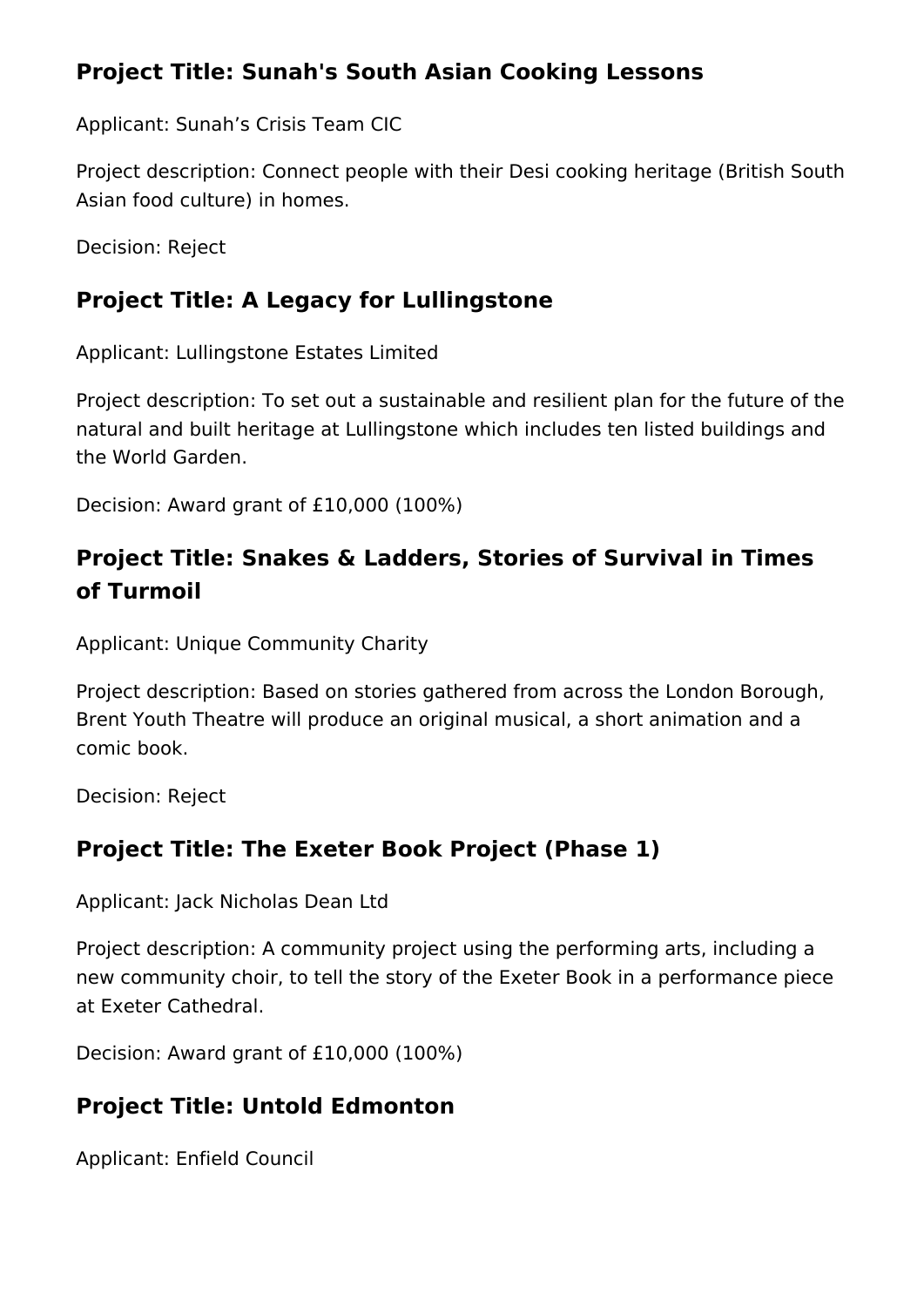Project description: Discover and celebrate the stories of Untold Edmonton: identity heritage, empower local voices and connect residents to their shared heritage.

Decision: Award grant of £248,500 (88%)

## **Project Title: Tales of Chelston, by Taleblazers**

Applicant: Taleblazers Community Interest Company

Project description: Capture the memories and stories of people living in Chelston, a historic urban area of Torquay.

Decision: Reject

## **Project Title: Portslade time travellers - get into history**

Applicant: Fresh Start Portslade

Project description: Celebrate Hannah Brackenbury (the founder of a school in Portslade) by running open days at the medieval manor to engage people in local history, marking the 75 anniversary of the park and running a series of introduction to history events.

Decision: Award grant of £10,000 (95%)

## **Project Title: ST JOHN'S ORGAN CONSERVATION AND RESTORATION PROJECT**

Applicant: Parochial Church Council of Swarraton & Northington

Project description: Conserve a Victorian organ and engage the wider community in its history and the building where it sits.

Decision: Award grant of £95,540 (56%)

## **Project Title: Catford Heritage Discovery Project**

Applicant: The Parochial Church Council of the Ecclesiastical Parish of St Laurence, Catford

Project description: To engage 80-100 people of all ages on a local history project and to gain an appreciation of each other's diverse backgrounds.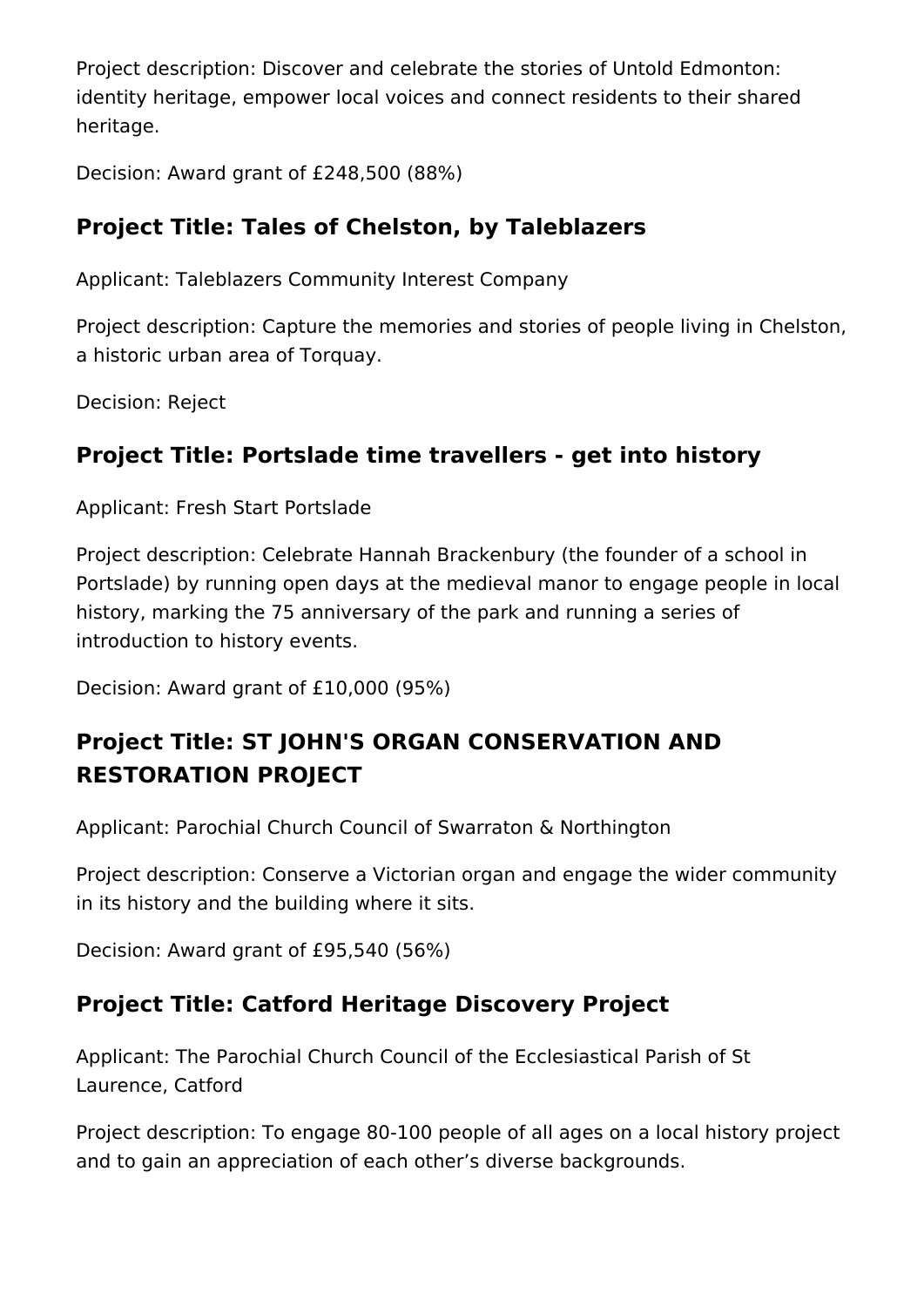Decision: Award grant of £5,750 (47%)

#### **Project Title: The Tank Museum - Online Video Expansion**

Applicant: The Tank Museum Limited

Project description: Expand the Tank Museum's online video offer to more than double the current audience of 400,000 per month to reach approximately 1million users per month.

Decision: Award grant of £100,000 (44%)

## **Project Title: Preserving our Heritage: Community Project For All**

Applicant: The Parochial Church Council of the Ecclesiastical Parish of Lavant

Project description: Provide a new and improved disabled access in the south porch. Provide more lighting and clearer signs. Repair the dangerous bell. Open up a permanent exhibition of the marble statue of Lady May.

Decision: Award grant of £73,200 (62%)

## **Project Title: Kerdroya; the Living Lexicon of Cornish Hedging**

Applicant: Golden Tree Productions CIC

Project description: To secure the future of Cornish Hedges unprotected heritage assets. It will create 'Kerdroya', a visitor destination showcasing 12 distinctive regional hedging styles with over 400m of Cornish hedging in a single site.

Decision: Award grant of £181,640 (72%)

#### **Project Title: My Heritage and Identity**

Applicant: Let's Unite for Autism Limited

Project description: Engage children in the protection, promotion and transmission of all forms of heritage and to promote their active participation in cultural life by creating a shared sense of belonging and ownership.

Decision: Reject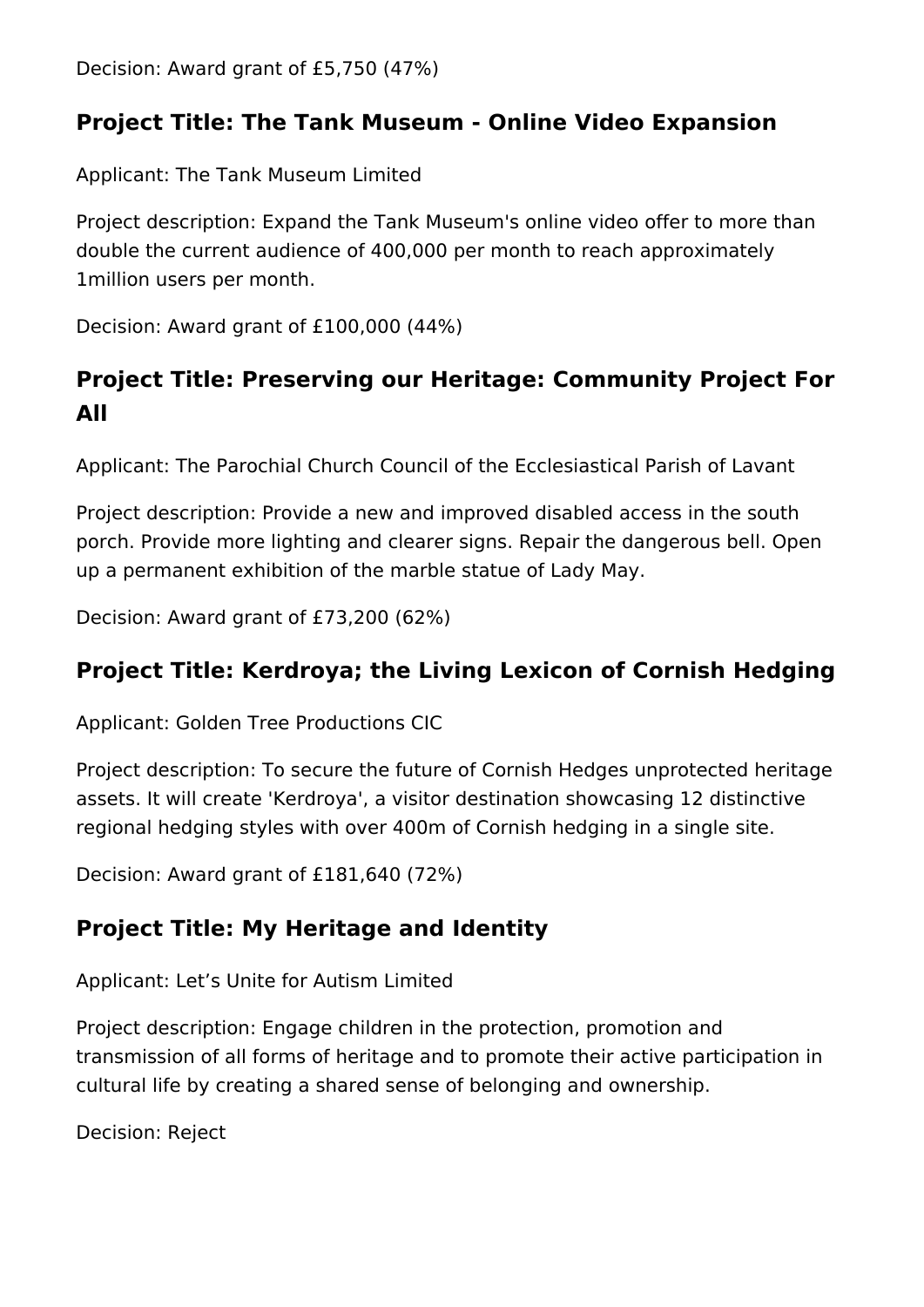## **Project Title: An exercise in Scale**

Applicant: Ditchling Museum of Art + Craft

Project description: DMAC will explore the collection from many different aspects involving academics, artists, institutions and local communities. It will research the lives of the local models the artist used, trace their descendants and work with Peter Brathwaite (Black Portraiture Revisited) to create new versions of some of the Brangwyn works, using contemporary people and artefacts.

Decision: Award grant of £53,005 (61%)

#### **Project Title: AoHE sustainable skills network**

Applicant: Association of heritage engineers Limited

Project description: Inspire and inform people about the opportunities within the heritage skills sector.

Decision: Reject

## **Project Title: 2022 Medieval Festival Community Parade**

Applicant: Tewkesbury Medieval Festival

Project description: Involve at least six new groups in the Tewkesbury Medieval Festival Parade, which is part of the 2022 Tewkesbury Medieval Festival. The new groups include local primary schools.

Decision: Award grant of £4,000 (100%)

## **Project Title: Perins well-being garden**

Applicant: The Perins MAT

Project description: Create a well-being garden from some waste ground behind a school building that will serve as an educational space to learn about growing fruit, vegetables, herbs and flowers in a sustainable and ecologically friendly way.

Decision: Reject

## **Project Title: Compton Bassett History Archive**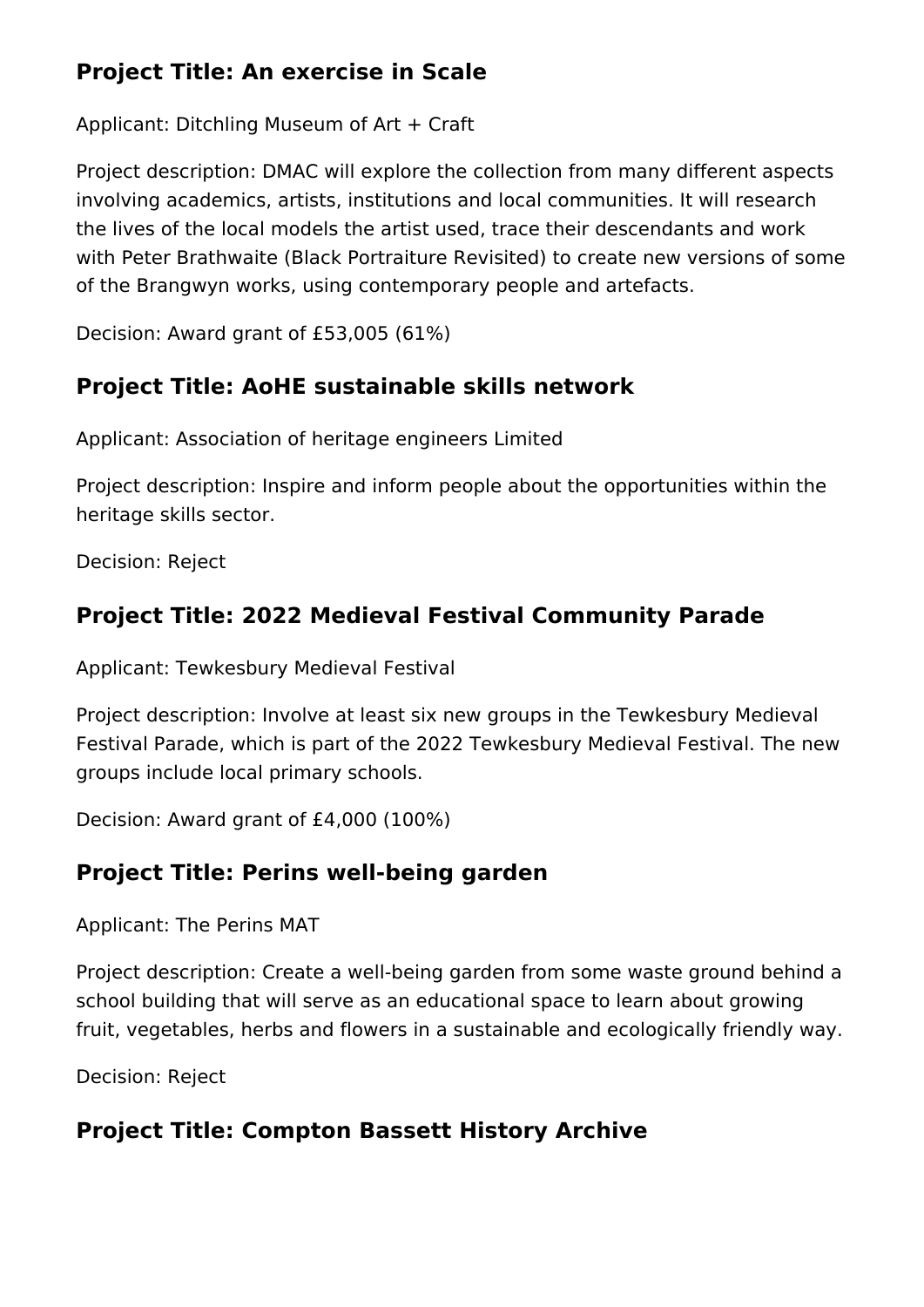Applicant: Compton Bassett Parish Council

Project Description: Establish a website to showcase and share the history and compiled archive of Compton Bassett.

Decision: Reject

## **Project Title: Silenced voices speak: Black and migrant women's travels through immigration and criminal justice**

Applicant: Hibiscus Initiatives

Project description: Bring together historical research, individual stories, archives, film and photographs to tell the story of immigration and crime from the perspective of Black and migrant women held at HMP Holloway.

Decision: Award grant of £70,739 (100%)

## **Project Title: Phone Box Start ups**

Applicant: Peter Wheeler

Project description: Convert a phone box into a usable multi-use space and offer it to both young/disadvantaged people in the community with business ideas.

Decision: Reject

#### **Project Title: The Travelling Museum Of Communities**

Applicant: Plymouth City Council

Project description: An 18 month activity project between 3 schools, researching heritage and stories relating to three Plymouth estates, to create a Travelling Museum of Communities.

Decision: Award grant of £37,674 (100%)

## **Project Title: Bridging the Gap - Building a Sustainable Future for Weymouth Museum**

Applicant: Weymouth Museum Trust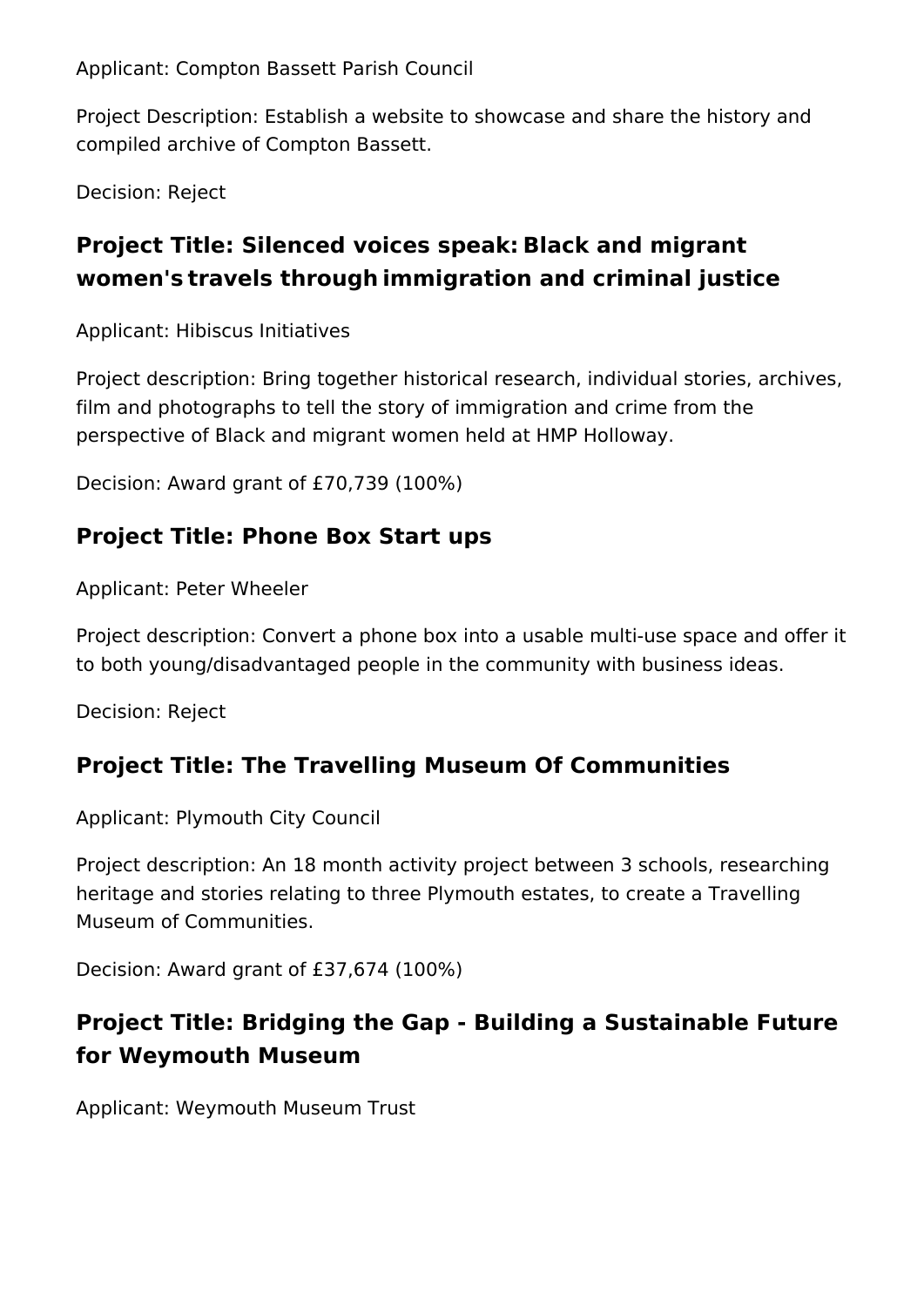Project description: A two and a half year project to help with the viability and long term future of Weymouth Museum, Dorset.

Decision: Award grant of £99,000 (72%)

## **Project Title: Restoration of turret clock at St Mary's Church Morchard Bishop**

Applicant: Morchard Bishop Parish Council

Project description: Restore the turret clock of the church of St Mary the Virgin.

Decision: Reject

## **Project Title: Venture ArCH Programme**

Applicant: Venture Community Association

Project description: Part of a three strand project to develop skills as well as gather stories, photos and documents about the local community history and collect oral histories.

Decision: Award grant of £10,000 (100%)

## **Project Title: Throwing Light: An Oral History of cinemas in Kingston**

Applicant: digital-works

Project description: Explore the history of cinemas and cinema workers in Kingston-Upon-Thames.

Decision: Award grant of £10,000 (77%)

#### **Project Title: Marie In The Margins Workshop Tour**

Applicant: ExploreTheArch theatre company

Project description: Educational workshop programme to engage primary-aged children in Sussex to connect with their national, regional & local heritage – both medieval & modern – through interactive musical, visual and written explorations of the cultural history of women & young people.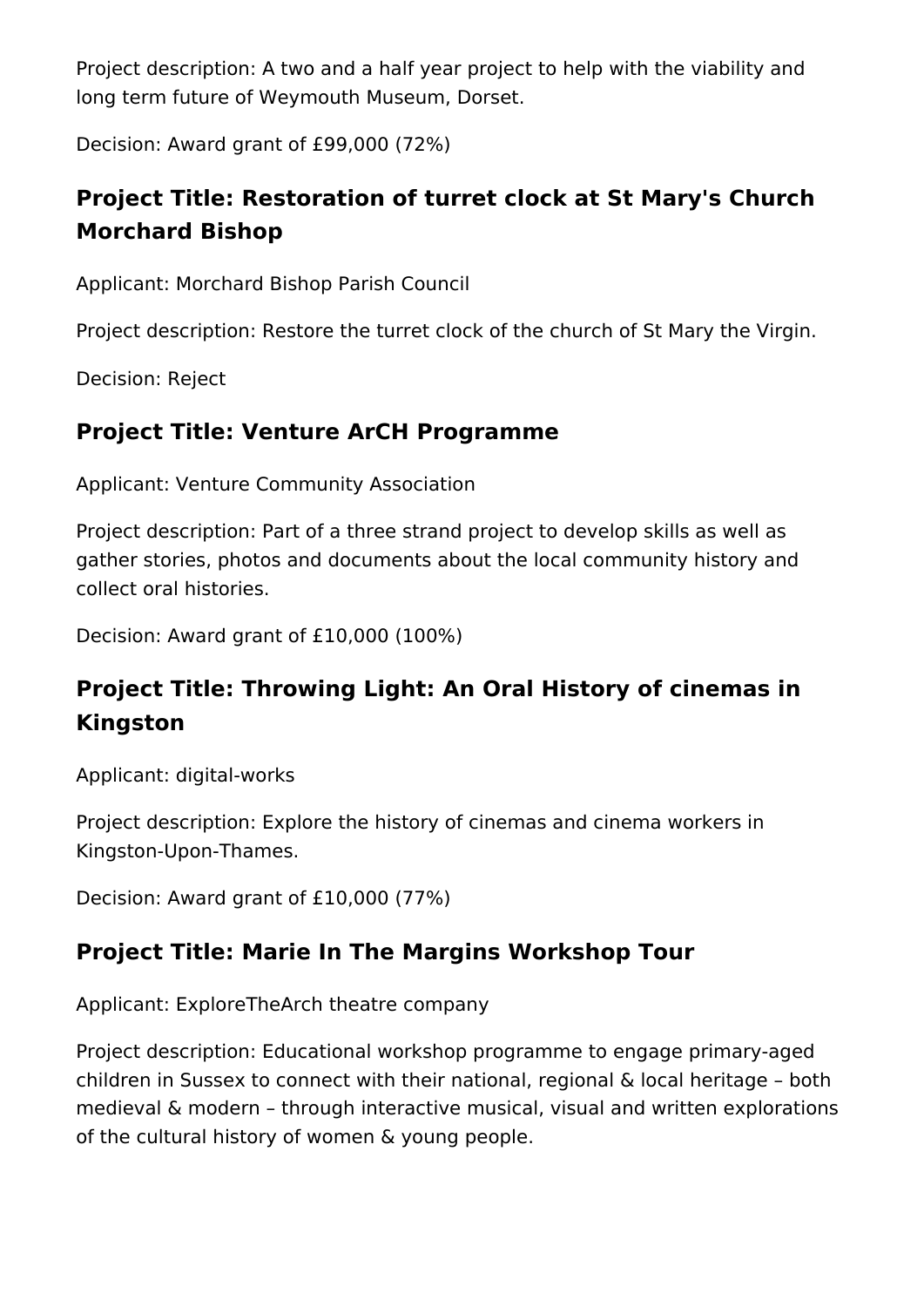Decision: Award grant of £10,000 (100%)

#### **Project Title: Welcome In**

Applicant: PCC of the Parish of St Paul with St Luke, Bow Common

Project description: Centred on St Paul's, Bow Common (SPBC's) heritage, this project seeks to break down perceived and physical barriers between the celebrant and worshippers.

Decision: Award grant of £49,998 (83%)

## **Project Title: 'Their Finest Hour': Crowdsourcing the public's heritage of the Second World War**

Applicant: University of Oxford

Project description: Capturing the personal stories of the Second World War. Crowd-source memories and digitized objects related to individuals' and communities' experiences of the Second World War, with a focus on Britain and the Commonwealth.

Decision: Award grant of £239,109 (100%)

#### **Project Title: Arundells - Fit for the Future**

Applicant: The Sir Edward Heath Charitable Foundation

Project description: Develop and trial activities and events to open up the home of former Prime Minister, Sir Edward Heath, to a wider, diverse audience.

Decision: Award grant of £99,901 (90%)

#### **Project Title: The Courts show**

Applicant: Lightbox Theatre Productions

Project description: Create a site-specific show that Lightbox Theatre will present in Bristol's grade II listed and semi-derelict Old Magistrates Courts before it is redeveloped into Creative Youth Network's newest creative hub.

Decision: Reject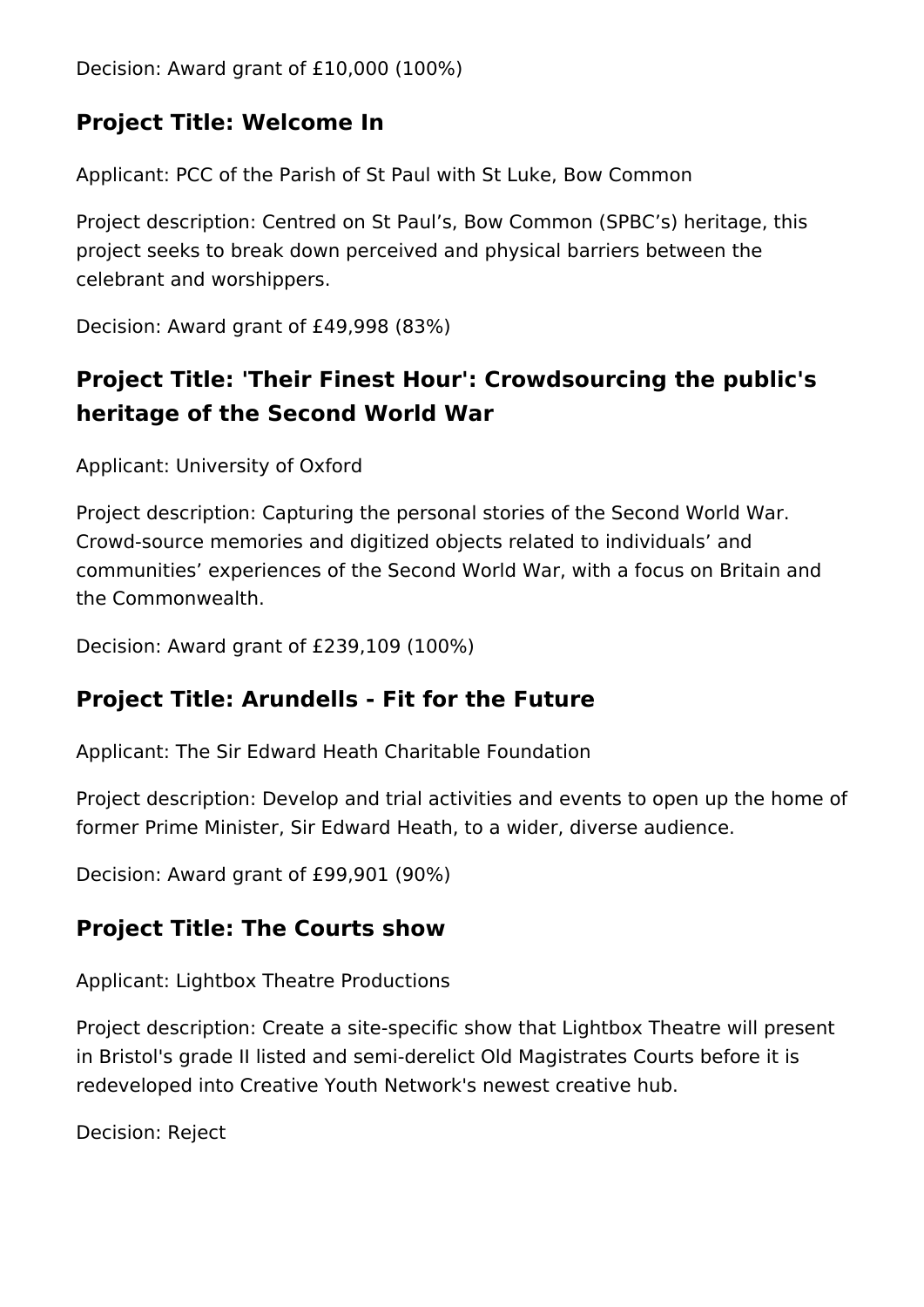#### **Project Title: Music Heritage Trail - Croydon**

Applicant: London Borough of Croydon

Project description: Create a music heritage trail celebrating venues, artists and events from Croydon.

Decision: Award grant of £225,000 (83%)

## **Project Title: 'PARCS Grows Everybody': The history and legacy of the Portsmouth Abuse and Rape Counselling Service**

Applicant: Tavistock Institute of Human Relations

Project description: Recognise, record and co-produce an intergenerational, permanent archive and other digital outputs documenting the legacy of PARCS, a community-based organisation, to commemorate its 40th anniversary.

Decision: Award grant of £166,707 (100%)

## **Project Title: On Paper**

Applicant: AiRing CIC

Project description: A community storytelling project about the Packington Estate; an inner London housing estate completed in 1968 and redeveloped between 2007 and 2019, with no visible trace left of the original six storey concrete blocks.

Decision: Award granted of £10,000 (46%)

## **Project Title: A Festival of St Thomas Stories**

Applicant: Theatre Alibi

Project description: A production drawing on stories collected from the St Thomas heritage project.

Decision: Award grant of £26,594 (90%)

# **25 March 2022**

## **Project Title: Brading Bell Restoration**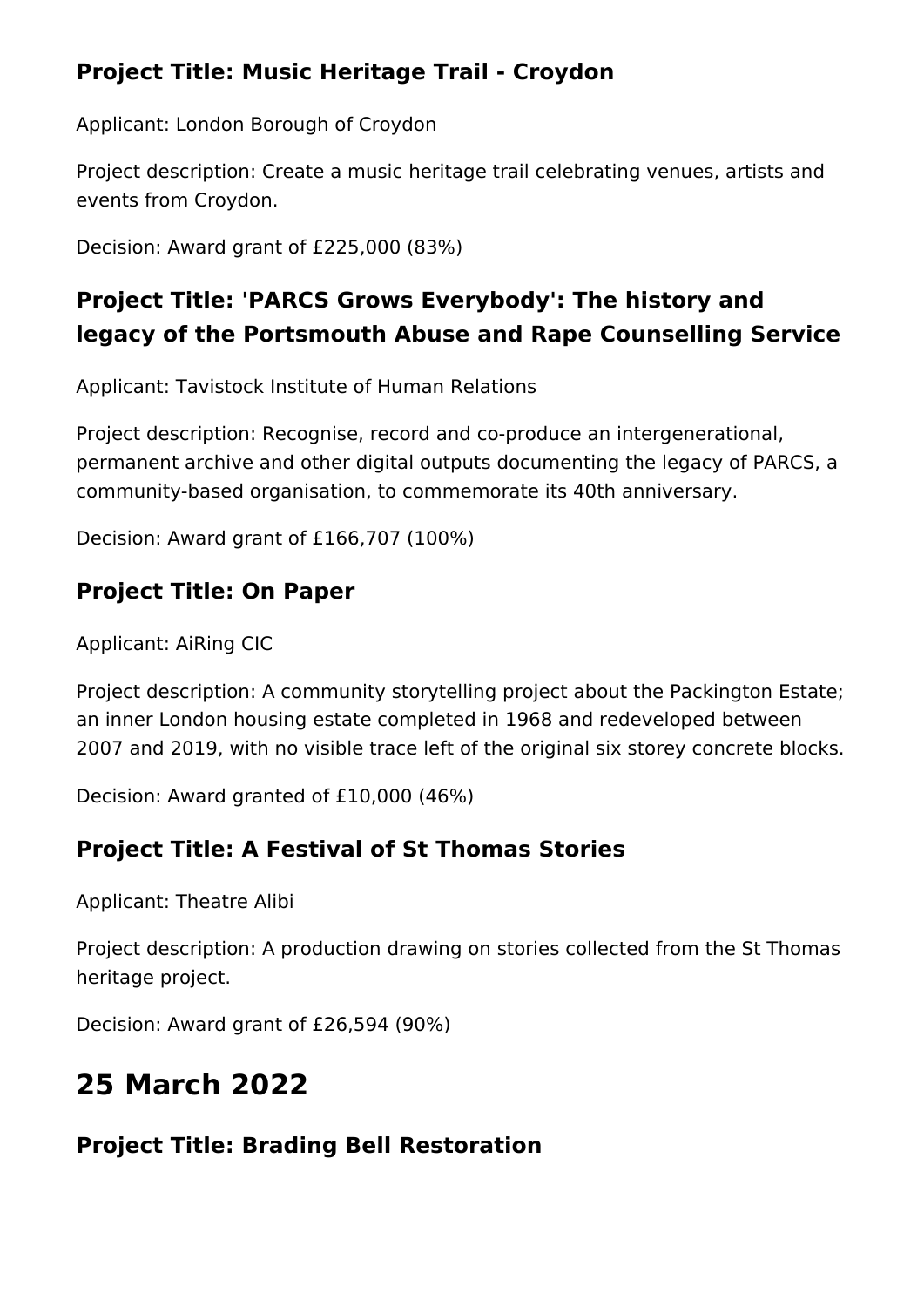Applicant: Brading Bell Funds

Project description: Rehang the bells, sympathetically retune and augment 10 bells and become a teaching centre for all local people and the wider Isle of Wight ringing community.

Decision: Reject

## **Project Title: 'From East to West': The Ugandan Asian Heritage in the U.K.**

Applicant: Faith Matters

Project description: Develop an online website which will document the experiences of 25 arrivals from Uganda into the UK in August 1972. This oral history project will develop audio and video assets for the site. It will look at the experiences in the first 24 months of settlement into the U.K.

Decision: Award grant of £140,450

## **Project Title: CARGO Classroom development 2022 - 2023**

Applicant: CARGO Movement Ltd

Project description: Producing teaching resources that will trace a timeline from the ancient world to the present day, illuminating new stories about the leaders our conventional narratives have overlooked and exploring their active and deliberate contribution to our world as we know it today.

Decision: Reject

## **Project Title: Restoring our Heritage Bells - St John's Piddinghoe. Our Bells & Our Future; a legacy of community and music**

Applicant: St John the Evangelist, Piddinghoe

Project description: The project will restore, conserve and rehouse the original bells in St John's church, whilst ensuring that our cultural and religious legacy is entrusted and shared with the local and regional community.

Decision: Award grant of £34,045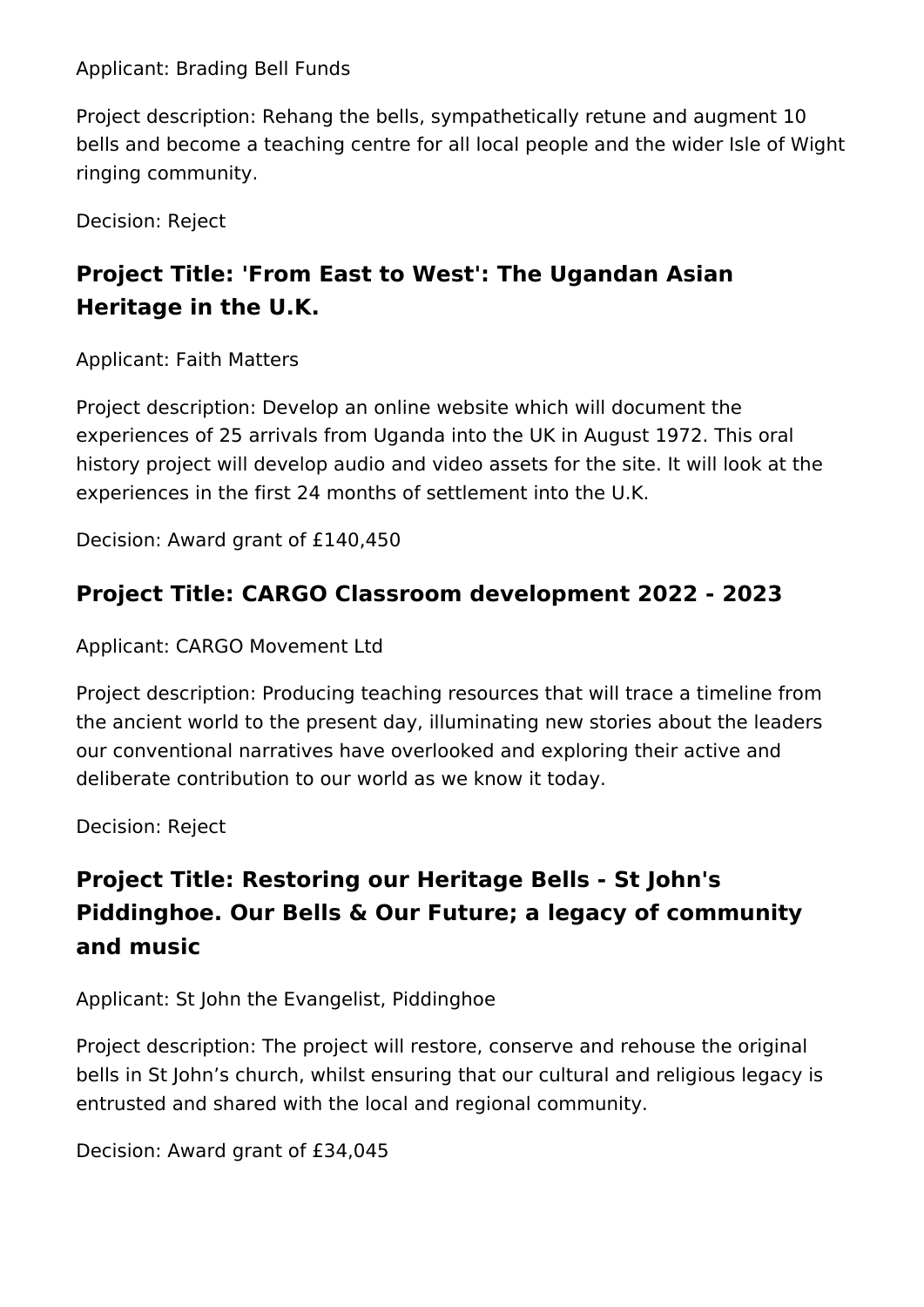#### **Project Title: Millpool Methodism and Memories**

Applicant: Millpool Methodist Church

Project description: To research, record and share the findings on village life over the past 150 years so that more people can learn about how the community has changed over time.

Decision: Reject

## **Project Title: The Imaginarium of Us 2022**

Applicant: Burn the Curtain

Project description: The project will use the arts to help local communities connect more fully with their local heritage and with the natural world on their doorstep.

Decision: Award grant of £7,000

## **Project Title: Our Story - 200 years of the Methodists in Falmouth**

Project description: To record the history and purpose of the building in an interesting and accessible way.

Applicant: Falmouth Methodist Church

Decision: Reject

#### **Project Title: Keats & Kulture**

Applicant: Kambani Arts

Project description: To exhibit contemporary African art alongside the Guildhall Art Gallery's Victorian collection. Seven artists from Africa are set to take part.

Decision: Reject

#### **Project Title: St Pauls Roof Gutters**

Applicant: Dorcan Church Swindon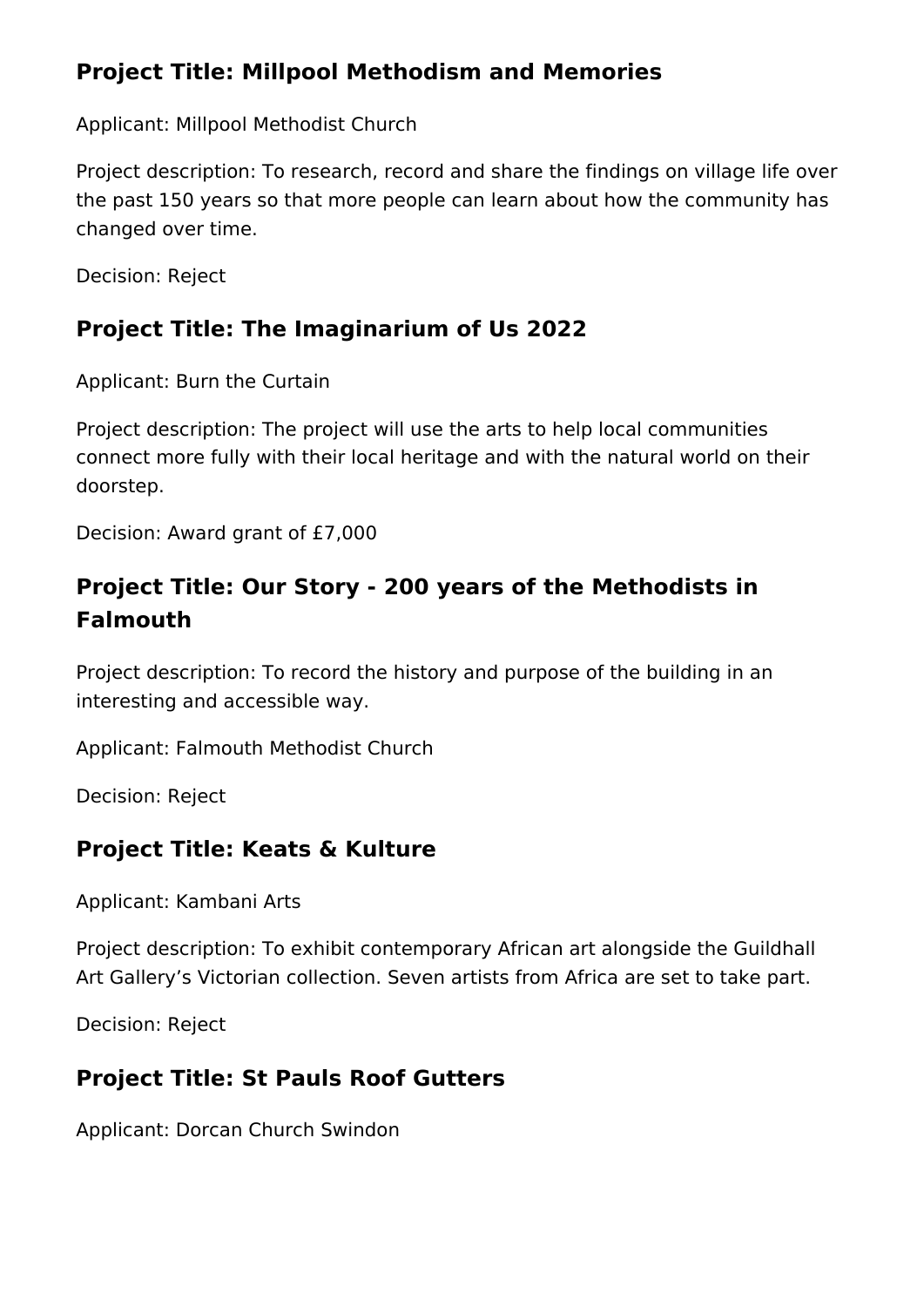Project description: To preserve the building by removing and replacing the existing guttering.

Decision: Reject

## **Project Title: Securing the future of Brook Museum - engaging new audiences**

Applicant: Wye Rural Museum Trust

Project description: Improve collections and conservation management to secure the future of the Trust's heritage assets. Make them more accessible and engage with a broader range of audiences from the local community and Kent.

Decision: Award grant of £75,686

## **Project Title: Hawkley Bell Refurbishment Project**

Applicant: The Parochial Church Council of Hawkley with Priors Dean

Project description: To repair and overhaul the bell installation at Hawkley Parish Church to address safety concerns.

Decision: Reject

## **Project Title: The Picasso of The Pier: celebrating the seaside world of Donald McGill**

Applicant: The Fedora Group

Project description: To create a series of display panels interpreting McGill's work and the genre in which he worked and exhibit them – along with original printing plates, artwork and ephemera. These will be accompanied by a series of family friendly drop-in print making workshops.

Decision: Award grant of £14,500

#### **Project Title: K1 Britannia Heritage Centre**

Applicant: The K1 Britannia Trust

Project description: To purchase the building the project currently rent.